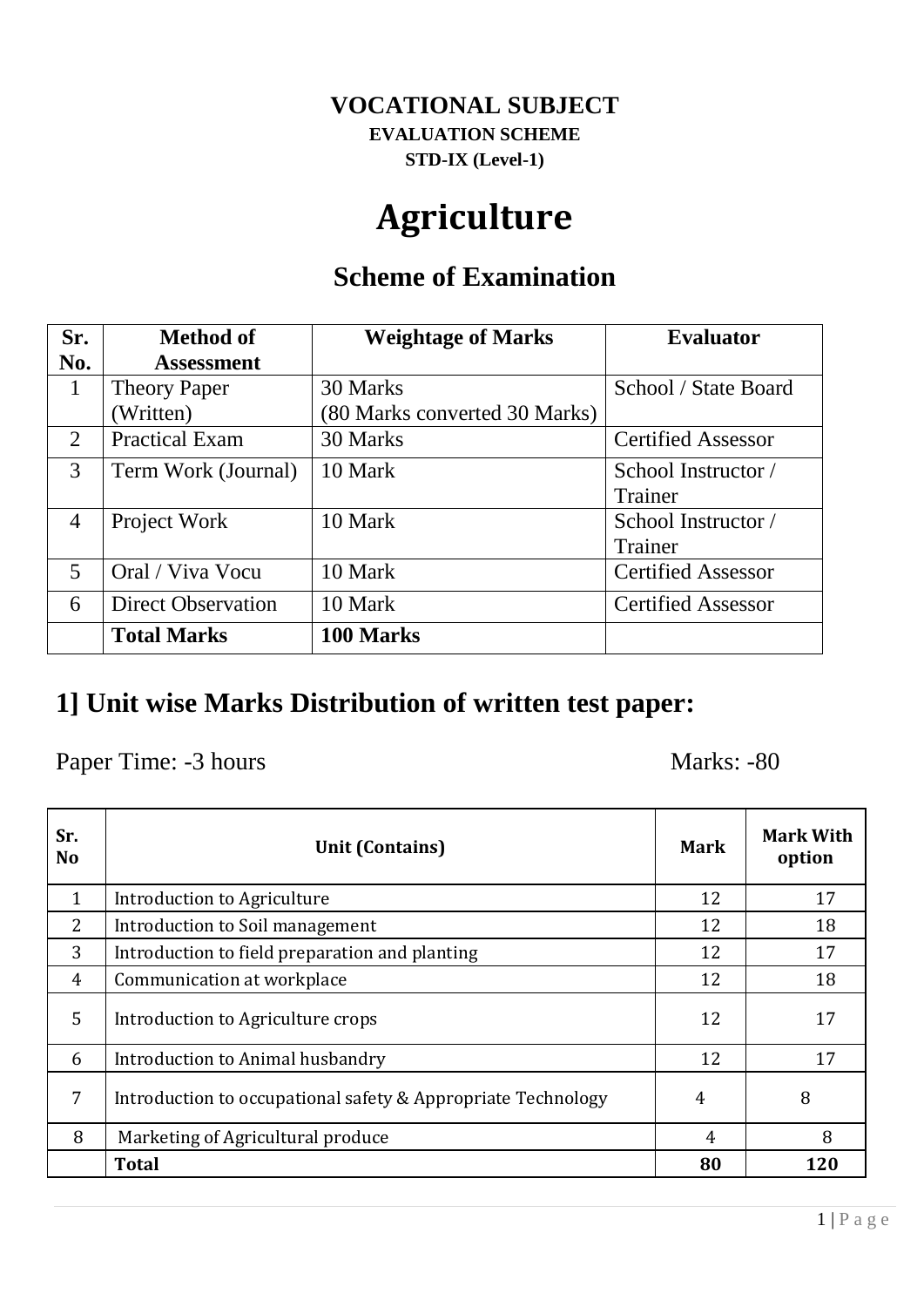### **2] Practical Exam:**

| <b>Practical Time</b>                                                                                          | 3 Hours         |  |
|----------------------------------------------------------------------------------------------------------------|-----------------|--|
| $\bullet$                                                                                                      | $\bullet$       |  |
| <b>Practical Subject</b>                                                                                       | Agriculture     |  |
| $\bullet$                                                                                                      | $\bullet$       |  |
| Any one practical should be given from the text book by lot system to each group /<br>$\bullet$<br>individual. |                 |  |
| <b>Total Marks of Practical</b><br>$\bullet$                                                                   | <b>30 Marks</b> |  |

#### **3] Term Work (Journal):**

| • Term Work (Journal)           | • Journal maintained by the students during the |
|---------------------------------|-------------------------------------------------|
|                                 | year.                                           |
|                                 |                                                 |
| • Term Work (Journal)           | Agriculture<br>$\bullet$                        |
| Subject                         |                                                 |
| <b>Total Marks</b><br>$\bullet$ | 10 Marks<br>$\bullet$                           |

#### **4] Project Work:**

- The project work given in syllabus is only for guideline.
- Candidate, with approval from the Instructor / Trainer, may choose any one project and prepare it.
- He has full liberty to prepare any useful project other than the mentioned projects.
- He may write a visit report about any nearest Industry and their product.
- One project should be compulsory for each student or a group of maximum 4 students.

| <b>Total Marks</b> | 10 Marks |
|--------------------|----------|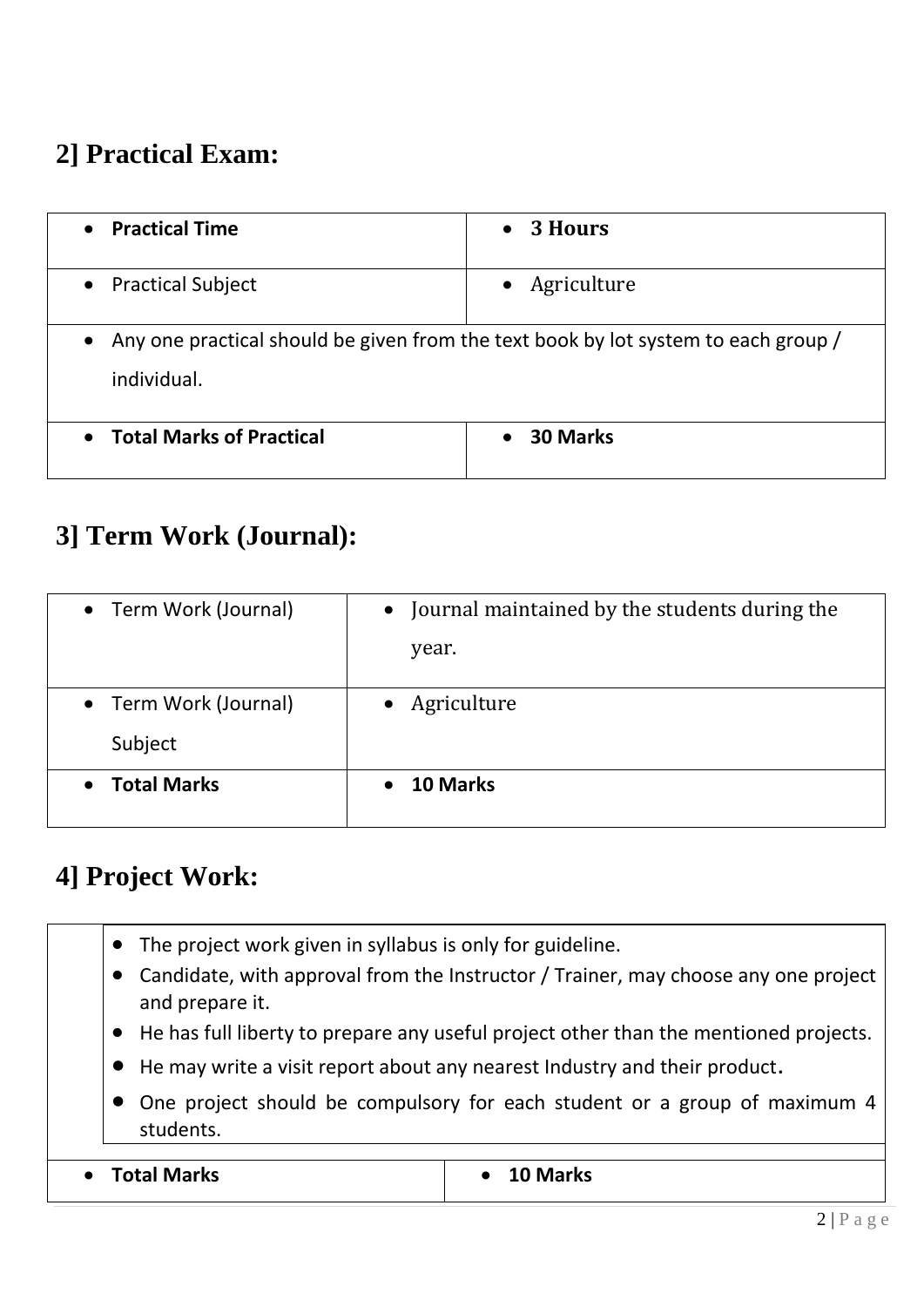### Written Test Paper - STD-IX (Level-1)

## **Agriculture**

### Question Wise Distribution of Marks.

| Sr.<br>N <sub>0</sub> | <b>Types of Questions</b>          | <b>Marks</b> | <b>Marks</b> with<br>option |
|-----------------------|------------------------------------|--------------|-----------------------------|
|                       | Objectives (1 Mark)                | 20           | 20                          |
| 2                     | <b>Short Answer Type (3 Marks)</b> | 24           | 36                          |
| 3                     | Long Answer Type (4 Marks)         | 24           | 40                          |
| 4                     | Long Answer Type (6 Marks)         | 12           | 24                          |
|                       | <b>Total Marks</b>                 | 80           | 120                         |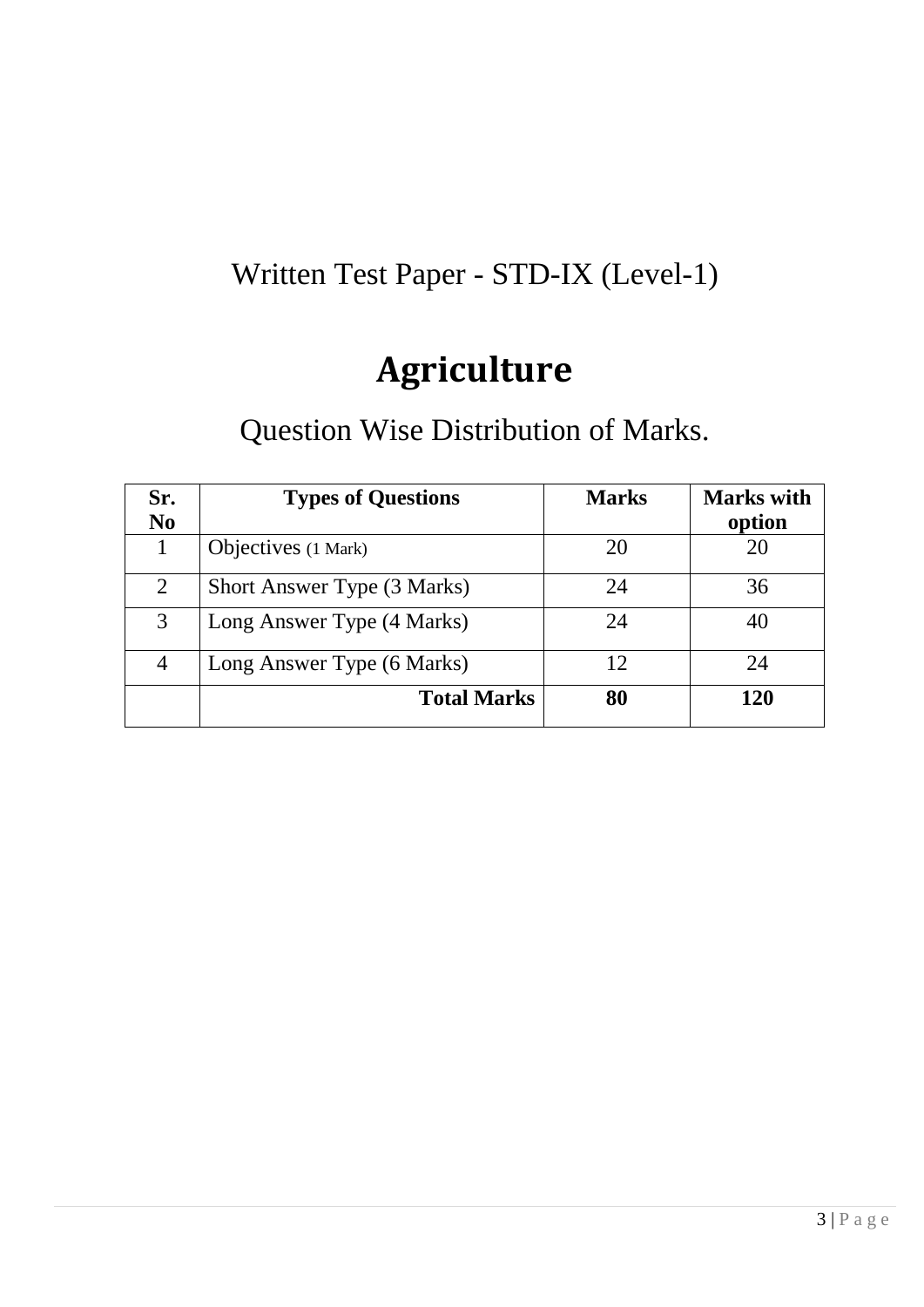# **Pattern of Question Paper STD- IX (Level-1) Agriculture**

**Notes:** 1. All questions are compulsory. 2. Draw diagrams wherever necessary.

Q. No. 1.A) Select the correct alternative and rewrite the sentence / Fill in the Blanks. 5

B) Match the following pairs. 5

| 1. | A) |               |
|----|----|---------------|
| 2. |    | B)            |
| 3. |    | $\mathcal{C}$ |
| 4. |    | D)            |
| 5. |    | E)            |

C) State the following statement is true or false. 5

1. 2.

- 3.
- 4.
- 5.

 $4 | P a g e$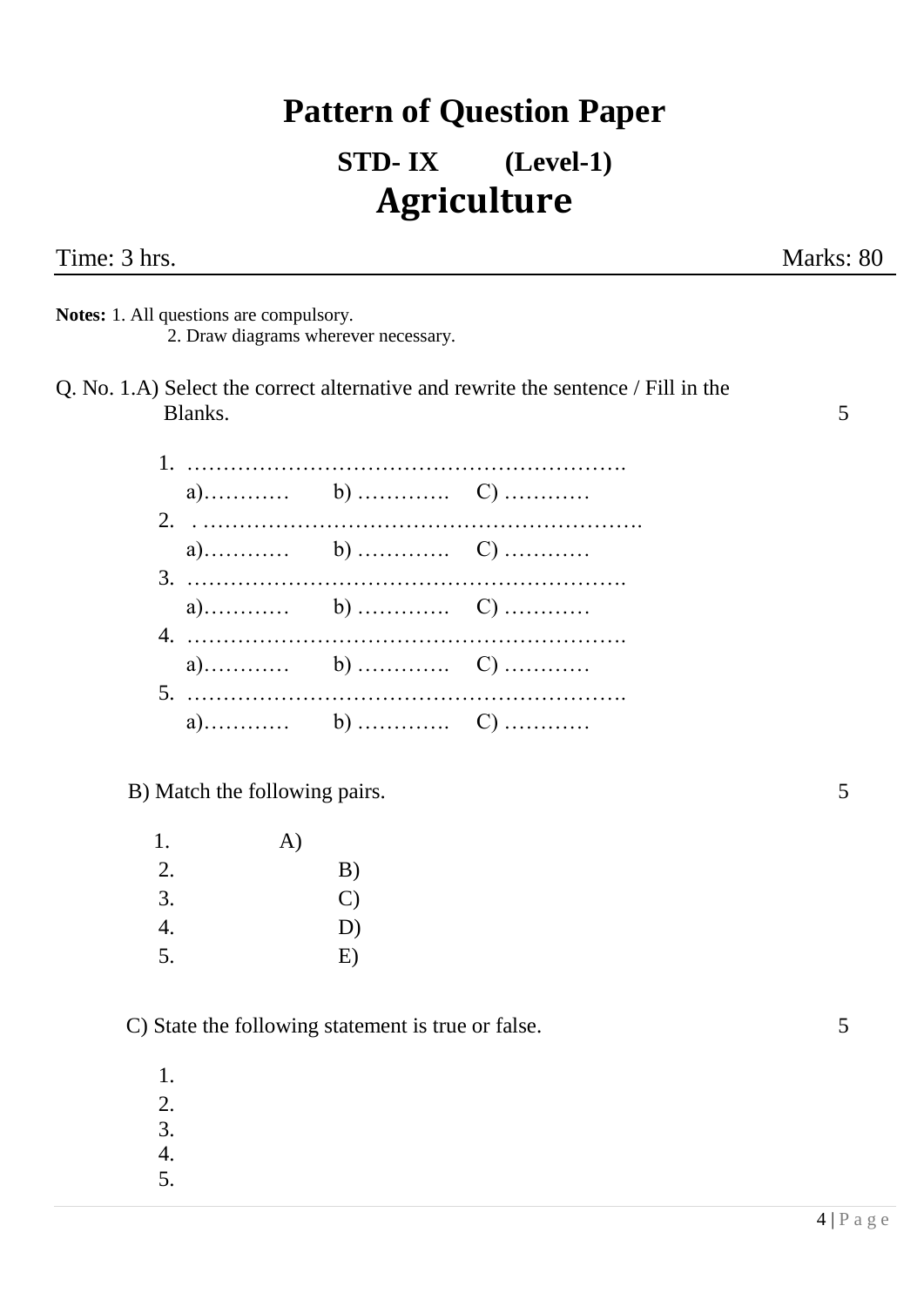- 1.
- 2.
- 3.
- 4. 5.
- Q. No. 2) Answer the following questions in short. (Any four) 12
	- 1. 2. 3. 4. 5.
	- 6.

Q. No. 3) Answer the following questions in short. (Any four) 12

- 1. 2. 3. 4. 5.
- 6.

1. 2. 3. 4. 5.

Q. No. 4) Answer the following questions in brief. (Any three) 12